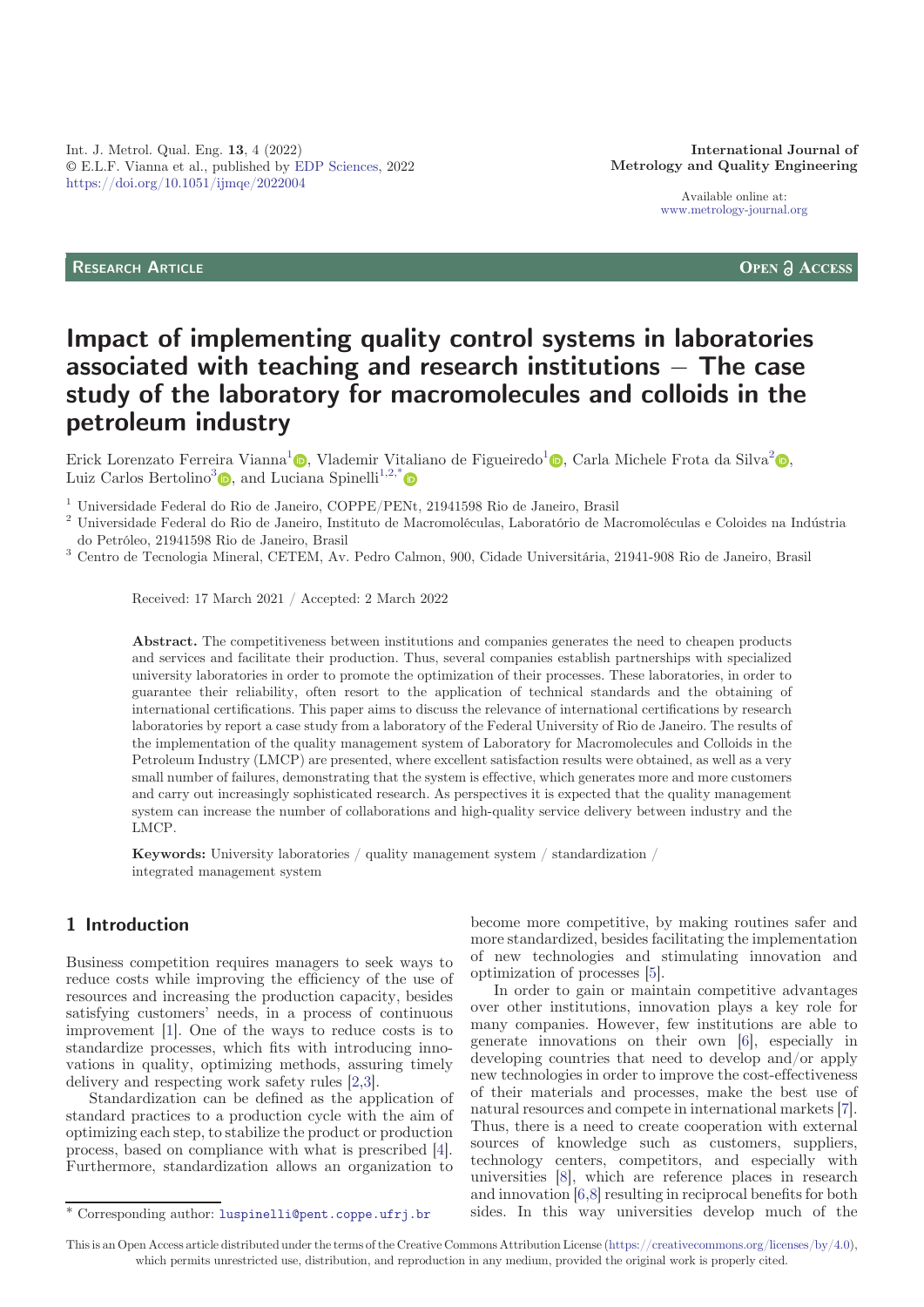technology needed by companies, and in return receive investments to improve their infrastructure [[9](#page-7-0)]. Therefore, with the establishment of academic-business partnerships, many institutions have started to require their associated laboratories to obtain international certifications of the quality of their instruments and reliability of their results [[10\]](#page-7-0).

The main objective of this article is to discuss the importance of standardization as well as implementing quality management systems and obtaining international certifications by university laboratories, by describing the case study of the Laboratory for Macromolecules and Colloids in the Petroleum Industry/Federal University of Rio de Janeiro (UFRJ).

## 2 Literature review

#### 2.1 Regulatory standards and technical standards

In Brazil, regulatory standards (normas regulamentadoras NRs) are documents that cover occupational health and safety, and are mandatory in organizations in the private and public sectors, as set forth in the Consolidated Labor Law (the basic Labor Code, Consolidação das Leis do  $Trabalho - CLT$ ). Disrespect for occupational health rules and laws can generate different degrees of penalties, ranging from warnings to fines and even interdiction of activities [[11\]](#page-7-0).

According to the Brazilian Association of Technical Standards (Associação Brasileira de Normas Técnicas ABNT) [[12\]](#page-7-0), a technical standard is a document established by consensus and approved by a recognized body that stipulates guidelines or characteristics for activities or their results, seeking to establish an optimal level in a given context.

Vargas [\[13](#page-7-0)] states that the main objectives of technical standards are: simplification of procedures; interchangeability of ideas and processes; communication and rational adoption of symbols and codes, generating cost and time savings; maintenance of occupational health and safety and final results; and reduction of commercial barriers and increasing the interest of consumers.

Article 5 of the Brazilian Constitution establishes that "nobody may be obliged to do or refrain from doing something other than by virtue of law" [\[14](#page-7-0)]. Therefore, unless a law dictates the contrary, the use of technical standards is not mandatory in the country. In parallel, however, Article 39, numeral VIII, of the Consumer Defense Code establishes that: "It is forbidden for suppliers of products and services to place in the consumer market a product or service that is in discord with the standards issued by the competent official bodies, or if specific standards do not exist, by the Brazilian Association of Technical Standards ABNT, or another Entity accredited by the National Council for Metrology, Standardization and Industrial Quality  $-$  CONMETRO" [\[15](#page-7-0)].

The implementation of standardization is the search for conformity of processes and products, with the objective of increasing the efficiency of economic activity. This search affects several fields of action, and implies aspects such as innovation regarding the diffusion of technologies within

and between industries [[16\]](#page-7-0). According to Hu et al. [[17\]](#page-7-0) the effectiveness of the implementation of regulatory standards can be achieved through the analysis of various indexes, such as reducing the energy bill, reducing production costs and waste, reducing  $CO_{2}$  emissions, among others.

Due to the high competition between organizations and due to the financial crisis, institutions and companies need to serve their customers efficiently, solving problems faster, with better quality and reduced cost whenever possible. In this way more and more these institutions have resorted to the implementation of management systems to improve their processes, in quality, environmental, safety and occupational health management, among others [\[18](#page-7-0)]. Of these management systems, the most internationally recognized are ISO 9001 (Quality Management System), ISO14001 (Environmental Management System) and OHSAS 18001 (Health and Occupational Safety Management System) [[19\]](#page-7-0).

#### 2.2 Quality

According to the International Organization for Standardization (ISO), in its technical standard ISO 9000, quality is "the degree to which a set of inherent characteristics of an object fulfills requirements, i.e., meets the intended performancelevel, alsoincluding the value and benefit perceived by customers"[[20](#page-7-0)]. This theme is fundamental for organizations in questions related to strategic planning and ongoing improvement, to maximize sales and profits. For consumers, the quality of products and services is a measure of safety and reliability in comparison with others, which is also important for businesses since consumers tend to be loyal to suppliers of high-quality products and services. Finally, for regulators it assures conformity, protection of consumers, transparency and fair competition [\[21](#page-7-0)].

The organizations that apply quality concepts and tools use statistics as instruments to measure quality. They use quality management systems (QMSs) as an option for managerial guidance, generating sustainable development initiatives, thus requiring strategic decisions for the advance of these management systems [[22\]](#page-7-0). A QMS involves planning, controlling and keeping constant improvement of products and processes, based on policies and objectives established by managers [\[23](#page-7-0),[24\]](#page-7-0). The underlying principles are: customer focus; leadership; engagement of people; adoption of the process approach; constant effort to resolve problems and reduce errors (improvement); evidence-based decision making; and relationship management [[20\]](#page-7-0). Therefore, the quality tools are intended to improve the quality of processes, products or services. Among these tools are control charts, causeeffect diagrams (Ishikawa), dispersion graphs, histograms and flowcharts, besides others [[22\]](#page-7-0).

According to Junior et al. [\[25](#page-7-0)], one of the ways to improve organizational competitiveness by optimizing the quality of products and services is to implement a quality management system according to ISO 9001, associated with the international technical standard ISO 9000. ISO 9001 is one of a family of technical standards that address the implementation and operation of quality management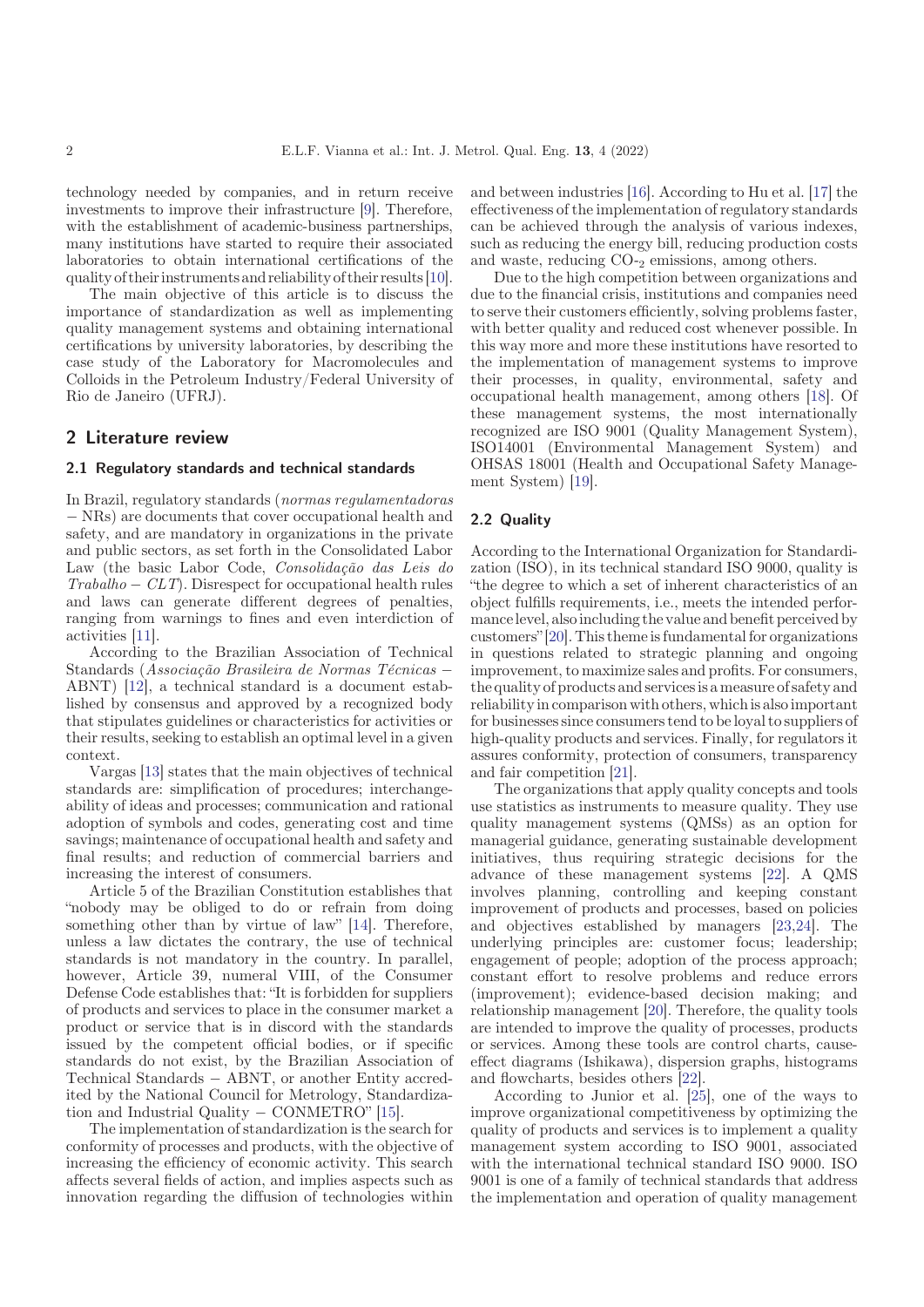systems, focused on the prevention of nonconformities, including the requirements to adopt corrective and preventive measures [[23\]](#page-7-0). The family is composed of three standards [[20\]](#page-7-0):

ISO 9000–Describes the fundamental concepts and principles of quality management;

ISO 9001–Specifies the requirements of quality management systems;

ISO 9004–Provides guidelines for better efficacy and efficiency of quality management systems.

Besides these, it is important to pay heed to the ISO 19011 standard, which provides guidelines regarding auditing of quality and environmental management.

In particular, the adoption of a quality management system as specified in ISO 9001 is a strategic decision for an organization to improve its overall performance and establish a solid base for sustainable development initiatives [[20\]](#page-7-0). An organization can implement ISO 9001 even without obtaining certification from a certification company, since this is not a requirement of the standard, if there is a desire to improve the efficiency and effectiveness of operations [[22\]](#page-7-0). However, if there is a perceived need for a seal of certification, the organization will have to demonstrate compliance with the requirements of the standard based on an independent audit [\[26\]](#page-7-0).

It highlights that the success or failure of the implementation and maintenance of a quality management system depends on the leadership commitment to improving quality, as well as the level of commitment, training and improvement of employees [[24\]](#page-7-0)

The Integrated Management System usually links two or more management systems, such as ISO standards for quality, environmental, health and safety management [\[27](#page-7-0)]. It is highly effective for organizations to achieve their social, environmental and economic objectives, thus achieving their sustainable development [\[3](#page-7-0)], since the integration of management systems generates more efficient and effective processes, in addition, to significantly reduce bureaucratic aspects and increase the monetary health of the organization by reducing costs and saving money [\[28](#page-7-0)].

#### 2.3 Accreditation in Universities

Universities, besides training specialized professionals, play a fundamental role in the generation of technical and scientific knowledge and innovation promoting the socioeconomic development of a country, a mission that is enhanced by having the proper equipment, better services and qualified human resources. This mission is especially important in countries considered to be emerging, such as Brazil [[29\]](#page-7-0). The generation of knowledge and innovation is an ongoing process that is nonlinear, and is often achieved through interaction between the university and the society due to partnership arrangements with other institutions and companies. The need for such cooperation is increasing due to the rising costs of research development activities combined with the reduction of public funding and the smaller distance between innovation and application, the last of which depends on the level of technological

maturity [\[30\]](#page-8-0). The shortage of funding and increase in the number of requests for technological analyses and tests has prompted growth of the number of university laboratories that are willing to perform services for external institutions and other customers, in turn leading governmental bodies to recommend that these laboratories obtain accreditation according to the ABNT NBR ISO/IEC 17025 standard (accreditation of laboratories). One of the first official bodies in Brazil to recommend this accreditation was theMinistry of Agriculture, Livestock and Food Supply [\[10](#page-7-0)]. Other similar entities have since also urged accreditation, such as the São Paulo State Environmental Secretariat (SMA), according to Resolutions 37 and 90 [\[31\]](#page-8-0).

Due to the competition for external demands, given by customers expectations for excellence in quality, educational institutions realized the need to raise awareness about quality aspects, which led to the search for laboratory accreditation [[32\]](#page-8-0). The accreditation of testing and calibration laboratories is carried out by a qualified and impartial entity by confirming the satisfaction of the requirements of a determined standard [[33\]](#page-8-0). Among the advantages of accreditation are improvement of processes, more reliable results, achievement of a competitive advantage over non-accredited laboratories, faster identification and solution of problems, increased skills of technicians and other staff members, and greater satisfaction of customers [\[21](#page-7-0)]. Evidence of these benefits can be found in MIDDLEBROOK [[34\]](#page-8-0), revealing that accredited laboratories produce better results and face fewer complaints than non-accredited laboratories.

According to Sacramento [[35\]](#page-8-0), laboratories at technical schools and universities help mold and guide students for the job market. The reason is that academia and industry often have a relationship of technological interdependence whereby universities develop new technologies and concepts and industries use them to prosper [[36](#page-8-0)]. Professional qualification is one of the important themes to be considered by laboratory managers, and it gives greater security to the laboratory and its peers and reduces environmental risks [[36\]](#page-8-0).

The implementation of risk management systems in universities is a concept that has been discussed and applied. Nowadays, after a series of severe accidents around the world raised awareness of the risks of laboratories. Many of these accidents can be attributed to the perception that while risks exist in laboratories, they are much milder than those associated with large-scale operations, even though university research labs have various hazardous substances that pose extremely relevant risks [\[2](#page-7-0),[36\]](#page-8-0). For example, mention can be made of the many problems involving the storage of reagents and other chemical products without proper specifications in laboratories, together with lack of planning, control and training of staff, leading to injuries and materials damages [[37\]](#page-8-0).

Although the main role of laboratories connected to universities is not to render testing and/or calibration services, they can obtain advantages from the diffusion of the concepts associated with quality management systems [\[30](#page-8-0)]. Among the principal advantages of implementing such systems in research laboratories are increased credibility of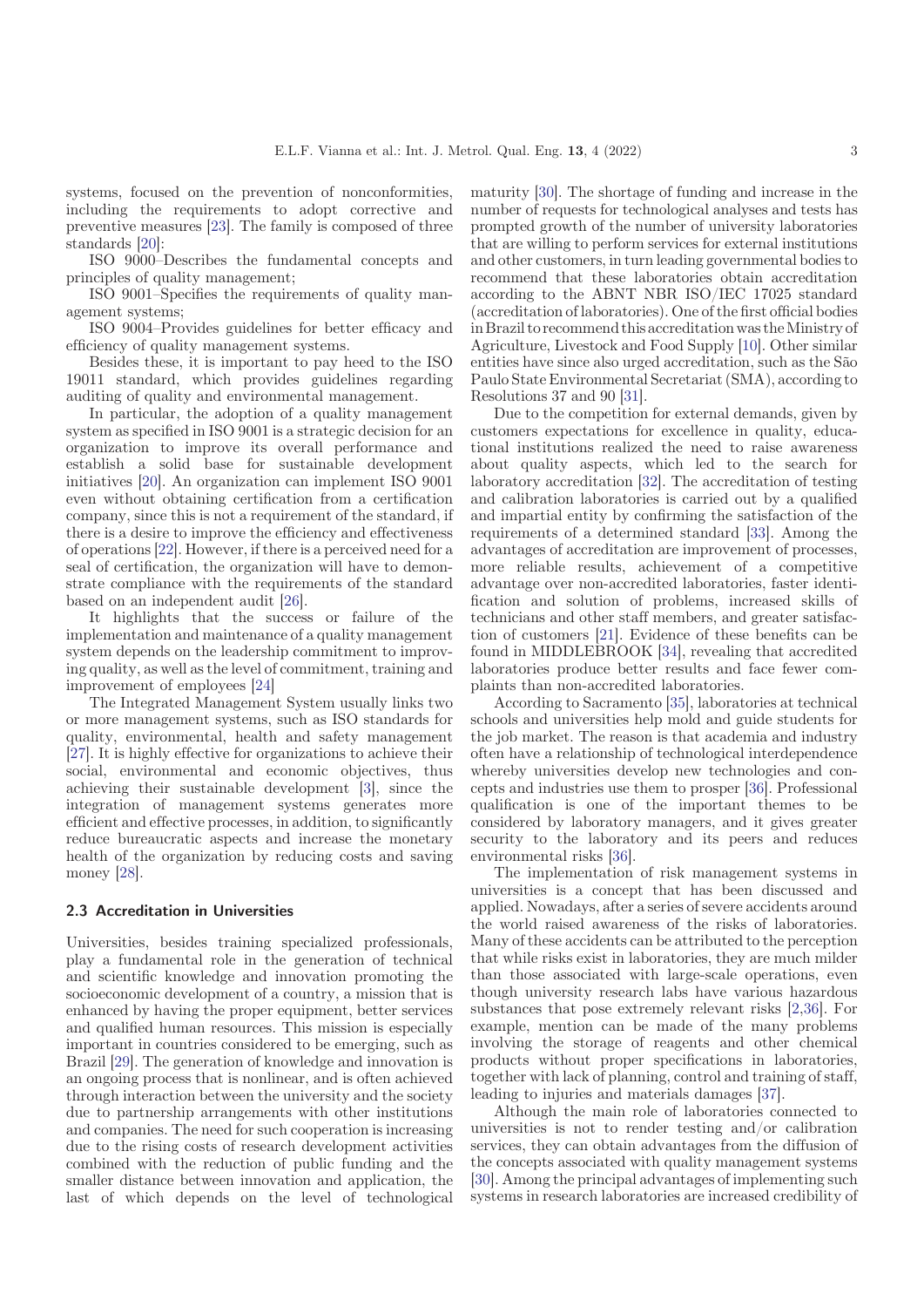results and researchers, more reproducibility of published results, greater ease of obtaining financing, and improved health and safety of personnel [[38](#page-8-0)].

# 3 Case study of application of an integrated management system in a laboratory

## 3.1 The context: Federal University of Rio de Janeiro (UFRJ)

Federal University of Rio de Janeiro (UFRJ), founded in 1920, is a very relevant institution for teaching, research and extension in Brazil. According to a survey conducted by US News Education, comparing the best universities in South America in 2017, UFRJ was in third place in the ranking of the best 59 universities, confirming its importance to the country [\[39](#page-8-0)].

Regarding structure, UFRJ has three campuses, which are divided into centers, and these into institutes and schools/faculties and supplementary entities. Nowadays this structure served more than 55,000 undergraduate students and 11,000 graduate students [[40\]](#page-8-0).

The Alberto Luiz Coimbra Institute of Graduate Studies and Research in Engineering (COPPE), connected to Federal University of Rio de Janeiro, is the largest center for teaching and research in engineering in Latin America. Founded in 1963, it was a pioneer in graduate education in Brazil, graduate more than 13 thousands of master's and doctoral students in its 14 graduate programs. Among Brazil's engineering schools, its programs have received the largest number of maximum scores given by the Office to Improve University Personnel (CAPES), part of the Ministry of Education, and its performance is considered to be equal to the most important teaching and research institutions in the world [\[41](#page-8-0)].

In 2010, COPPE created a program for an integrated management system to certify its laboratories according to the standards NBR ISO 9001 (Quality Management System), NBR ISO 14001 (Environmental Management System), and BS OHSAS 18001 (Occupational Health and Safety Management System) [\[42](#page-8-0)]. It happens due to most of the laboratories of UFRJ did not have any management system implemented according to international standards. However, to establish partnerships with large companies in the energy and oil and gas sectors, these arrangements had to follow Resolution 6/2005 from the National Petroleum, Natural Gas and Biofuels Agency (ANP). The Resolution 6/2005 requires that the research institutions with which it forms partnerships must have systems for management of quality, occupational health and safety and environmental protection implemented according to international standards. The creation of the integrated management system of COPPE led to the creation of Quality Management Support Service (COPPE-Q) and a standard (Self-Audit).

COPPE-Q has the general objective of assuring the qualification of professionals and certification of the products and services of Brazilian university laboratories with respect to quality management systems, based on the international standards NBR ISO 9001:2015 (Quality),

OHSAS 18001:2007 (Occupational Health and Safety) and NBR ISO 14001:2015 (Environmental Management). It offers courses, audits of management systems and certification of installations and products (including through the Self-Audit program), besides participating in national and international standardization forums [\[42](#page-8-0)].

The Self-Audit program vouches for the self-declaration of compliance of laboratory installations and the related management systems with international standards by leaders who take the training offered by COPPE-Q. Since its advent, more than 100 installations have been certified, among which are the Laboratory of Polymerization Engineering (ENGEPOL), Laboratory for Macromolecules and Colloids in the Petroleum Industry (LMCP) and the Interdisciplinary Group of Interfacial Phenomena (Grifit), all belonging to UFRJ. The Self-Audit certificate is recognized by the ANP, and is scaled in seven categories, according to the following criteria: Preparation of Management Systems; Implementation of Management Systems; and Ongoing Improvement of Management Systems [[42,43](#page-8-0)]

Among the laboratories of UFRJ accredited according to ISO 9001 is the Laboratory for Macromolecules and Colloids in the Petroleum Industry (LMCP), which has also had Self-Audit certification since 2015.

### 3.2 The laboratory case study: the laboratory for macromolecules and colloids in the petroleum industry (LMCP)

The LMCP was created in 1995 to meet the growing demand for polymeric additives for exploration and production of oil and gas. Its installations are located at the Institute of Macromolecules (IMA) of the Technology Center of Federal University of Rio de Janeiro. The laboratory is a venue for investigation of the synthesis and chemical modification of polymers, characterization of synthesized polymers and commercial polymers, and studies of their properties in solution, with the objective of assessing their specific performance in E&P activities [[44\]](#page-8-0), producing several relevant works such as Vianna et al. [[45\]](#page-8-0), Lucas et al. [\[46\]](#page-8-0) and Alves et al. [\[47\]](#page-8-0).

Among the partners and customers of the LMCP are Petrobras and companies that render technological services and supply products to the petroleum industry, regulatory authorities, and other institutions of higher learning. These partnership activities and sale of services bring various benefits, such as purchase of new equipment and inputs financed via partnership projects, hiring of specialized technicians and researchers, offer of scholarships to students, and payment for participation in courses and congresses by the laboratory's researchers. This makes the research of the laboratory increasingly precise and broader in scope, which burnishes the reputation of Brazilian science, bringing benefits to the population at large. These benefits are discovery of new technologies with improvement and reduction of the costs of existing ones. They observed a reduction of environmental impacts in oil spills using nanocomposite of recycled polymer matrix [\[48\]](#page-8-0)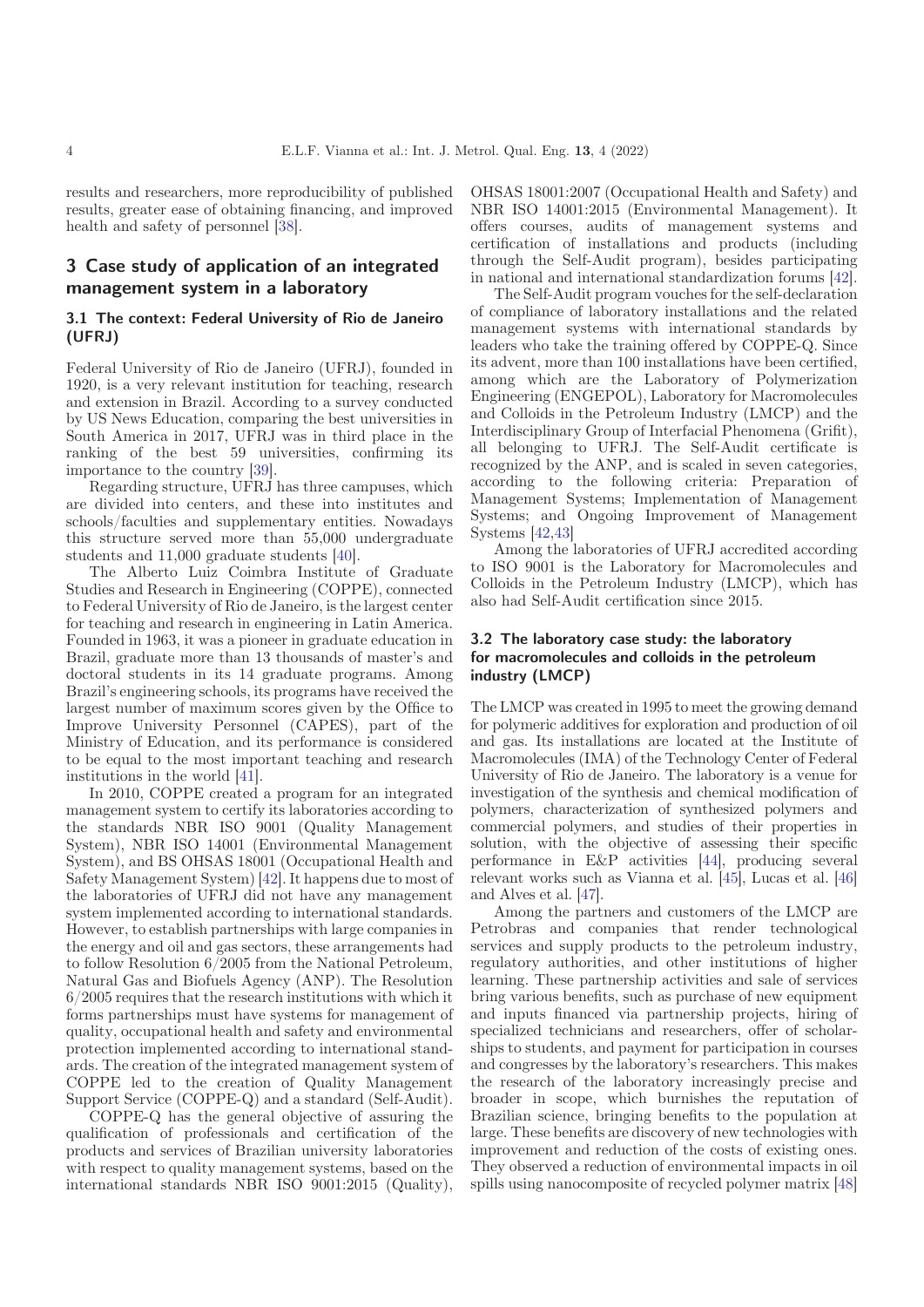and, on the other hand, the optimization of oil production and transport by reducing the pour point and inhibiting the formation of paraffins in the pipelines [[47\]](#page-8-0).

# 4 Material and methods

The methodology for implementing the quality management system within the Laboratory of Macromolecules and Colloids in the Petroleum Industry will be explained below. The hierarchical structure, the ABNT standards that were used and the practices adopted for implementation impact on the excellence of laboratory quality management is discussed.

#### 4.1 Hierarchical structure of the LMCP

The hierarchical structure of the laboratory management system was organized based on the hierarchical levels of positions within the laboratory:

- Head of the laboratory.
- Professors-Researchers.
- Researchers.
- Technical Professionals.
- $=$  Interns.

## 4.2 Standardization

The standardization in LMCP facilities is based on the standards NBR ISO 9001:2015 as well as requirements for preservation of the health and safety of staff, prevention of environmental pollution, and satisfaction of the needs of customers [[49\]](#page-8-0).

Because the laboratory is part of a teaching and research center, various undergraduate and graduate students work in its facilities. To maintain the quality and safety standards, before starting their activities all the staff members of the LMCP (students, lab assistants, researchers) must undergo training (briefing), in which the quality and workplace safety standards are presented along with some procedures that must be followed inside the facilities. In addition, to refresh and heighten awareness of these concepts, the laboratory promotes periodic presentations, courses and training sessions in health, safety and environmental responsibility, as well as debates and meetings on the evolution and changes in the Integrated Management System (IMS).

To guarantee and evaluate the efficacy of the management system in a company or laboratory, quality indicators are typically used to monitor performance [\[50](#page-8-0)]. In this respect, the LMCP uses several Key Performance Indicator (KPI) to measure the ongoing improvement of the system, the overall satisfaction of customers, satisfaction of delivery punctuality, number of reports returned (for corrections identified by customers), number of new customers, number of equipment failures and number of training courses and/or participation in congresses by staff members.

The customer satisfaction survey is carried out using the free Google Forms Platform, from the company Google. Customers are asked to answer the following questions:

- -Company name • Free answer
- $-T$ ype of Service
- $\bullet$  Free Answer
	- -How did you get to know the laboratory:
- Indication
- $\bullet$  Internet
- \* Congresses, lectures or events
- $\bullet$  Others
- -Are you satisfied with the timely delivery of our results?
- $\bullet$  Scale from 0 to 5 (0–Totally dissatisfied; 5–Totally satisfied)
	- -What about technical assistance?
- Satisfied
- Dissatisfied
- -How confident are you in our results?
- \* Scale from 0 to 5 (0–Totally dissatisfied; 5–Totally satisfied)

\* –What about the overall satisfaction regarding our service provision?

- Scale from 0 to 5 (0–Totally dissatisfied; 5–Totally satisfied)
	- $-Suggestions$  and/or Complaints:
- Free text.

The data is processed and the answers "Totally satisfied" are considered as 100% satisfaction and "Totally dissatisfied" as 0% satisfaction. The final result of the satisfaction indicators is given as the average of all the answers obtained for a given year. This case study shows results from 2015 to 2020.

## 5 Results and discussion

#### 5.1 Hierarchical structure

The hierarchical structure of the LMCP is depicted in [Figure 1.](#page-5-0) The Leadership is in charge of three sectors: the Quality Division (responsible for maintaining the quality standards); the Technical Division (responsible for planning and technical decisions); and the SUB-IMS Team (responsible for providing critical information on the activities of the laboratory to new staffs (briefings), overseeing the staff and notifying the Leadership of nonconformities). Below these is the Operational Area, responsible for the research and testing activities, connected to the Administrative Secretariat, responsible for relations with employees, customers and suppliers.

#### 5.2 Practices described in briefing

For the entry of new employees, as mentioned above, a briefing is held and this briefing was built with the intention of informing and detailing for all people who attend the laboratory internal standards, which were based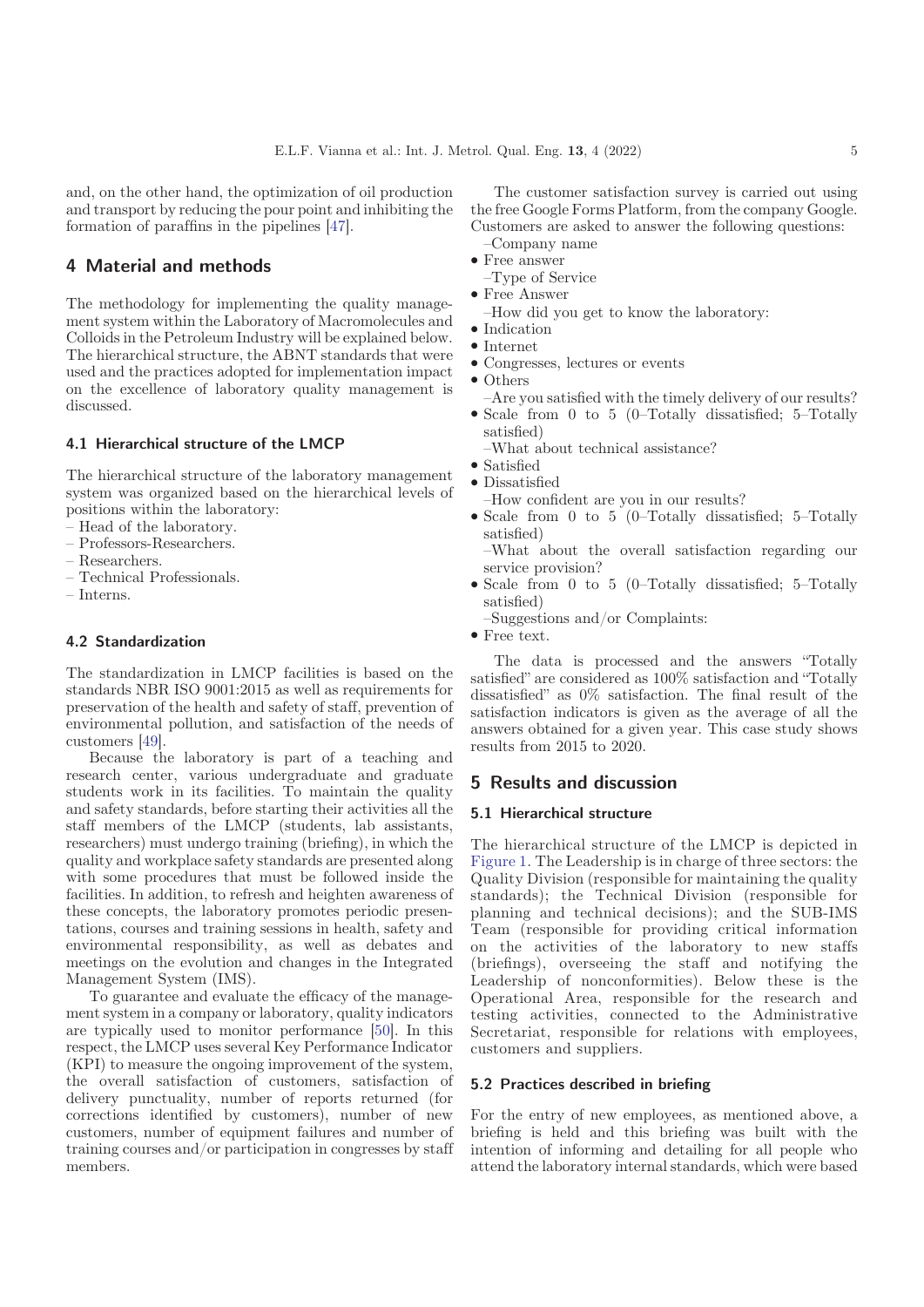<span id="page-5-0"></span>

Fig. 1. Hierarchical Structure of LMCP.

on care with the quality of the tests, according to ABNT NBR ISO 9001:2015 standard, and environmental and occupational health and safety practices.

The internal rules and good practices applicable to the laboratory are:

- Only staff members who have concluded the institutional training can enter the laboratory facilities;
- All people in the laboratory facilities must use personal protective items (closed impermeable shoes, apron, goggles and/or mask, depending on the chemical products manipulated and equipment used);
- All solid wastes are separated into oily and non-oily material, with disposal carried out by a specialized company;
- All liquid wastes are separated by chemical nature, with disposal carried out by a specialized company;
- When staff members are not present, the respective laboratory facility is kept locked with the equipment turned off (when possible);
- Groups of fire extinguishers  $(CO<sub>2</sub>$  and chemical powder) are located strategically just outside each laboratory facility;
- Staff members who witness a nonconformity in the activities of others must notify the higher authorities for the proper measures;
- Any time members need to conduct a test/analysis or use an apparatus with which they are not familiar must ask the secretary to schedule training with the technician in charge;
- Each piece of equipment has a Use Control and Fault Identification Log (RE-CUIF), where the staff member identifies, among other information, his/her name, date of the procedure and any failure in using the equipment;
- Each piece of equipment has an Equipment Use Permission Log (RE-PUE), to keep track of the people who are authorized to use it, after undergoing the proper training on the handling of the equipment.
- All accidents and incidents must be reported immediately to the Upper Management, and depending on the case, the fire brigade and/or local fire department must be contacted;

– All chemical products in inventory must be recorded in a stock control spreadsheet, with indication of the lot number, validity (use-by) date, and items necessary to carry out analyses and tests, to assure the quality of the results, as well as entry and exit of materials;

– As a security measure against COVID 19, in 2020, social distancing was implemented, as well as work schedules, so that there is a minimum of people working, as well as the installation of alcohol in gel towers for hand asepsis.

To assure that the standards and good practices are being satisfied, there are regular internal inspections by the SUB-IMS and Upper Management. If a nonconformity is noted, the person responsible for it is notified by e-mail. If a staff member receives three nonconformity notices, he/she must undergo specific refresher training before returning to normal activities.

#### 5.3 Key performance indicator

The Management System of the Laboratory for Macromolecules and Colloids in the Petroleum Industry is applied to the tests carried out in the permanent installations of the LMCP, including separate laboratory facilities for synthesis, testing and instruments. It also applies to the tests carried out in other laboratories of the IMA by professors associated with the LMCP.

The quality of the services provided by the LMCP after the implementation of the quality management system are presented in [Table 1,](#page-6-0) where the KPI analyzes for the year 2015 (start of control) up to the year 2020 are found.

[Table 1](#page-6-0) shows that the overall satisfaction of customers is greater than 90%, and satisfaction with punctuality (Satisfaction on delivery) and reliability (Satisfaction with confidence) of results has been increasing in 2016–2018. In 2019, this indicator decreased due to the delay in communicating progress and delivering results to a client. This was due to a test of modification of analysis compliance protocols. Since the laboratory is committed with continuous improvement, a non-conformity communication was opened in order to report, resolve and propose corrective actions for this complaint and, thus, improve the management system of the laboratory with respect to the customer satisfaction indicator. Immediately, the agile techniques OKR (Objectives & Key Results) and SCRUM were applied, and a meeting was held, in which a verification of the entire procedure was carried out and a corrective action was planned in two stages. The first step was a critical analysis meeting after receiving unsatisfactory research, to identify the causes related to this client's response. And, in this meeting, the fact was highlighted by an information that this complaint arises from the fact that we use a subcontract from another laboratory to perform part of the service. This fact limits the control of the service, as the deadline may not be met by the outsourced laboratory. As a corrective action, it was decided to assess in a special way the need for future hiring on an outsourced basis, devoting more time in meetings to outline new strategies and greater time to assess the need for future subcontracting and, if there is no possibility of delivering the results within the required time, decline the requested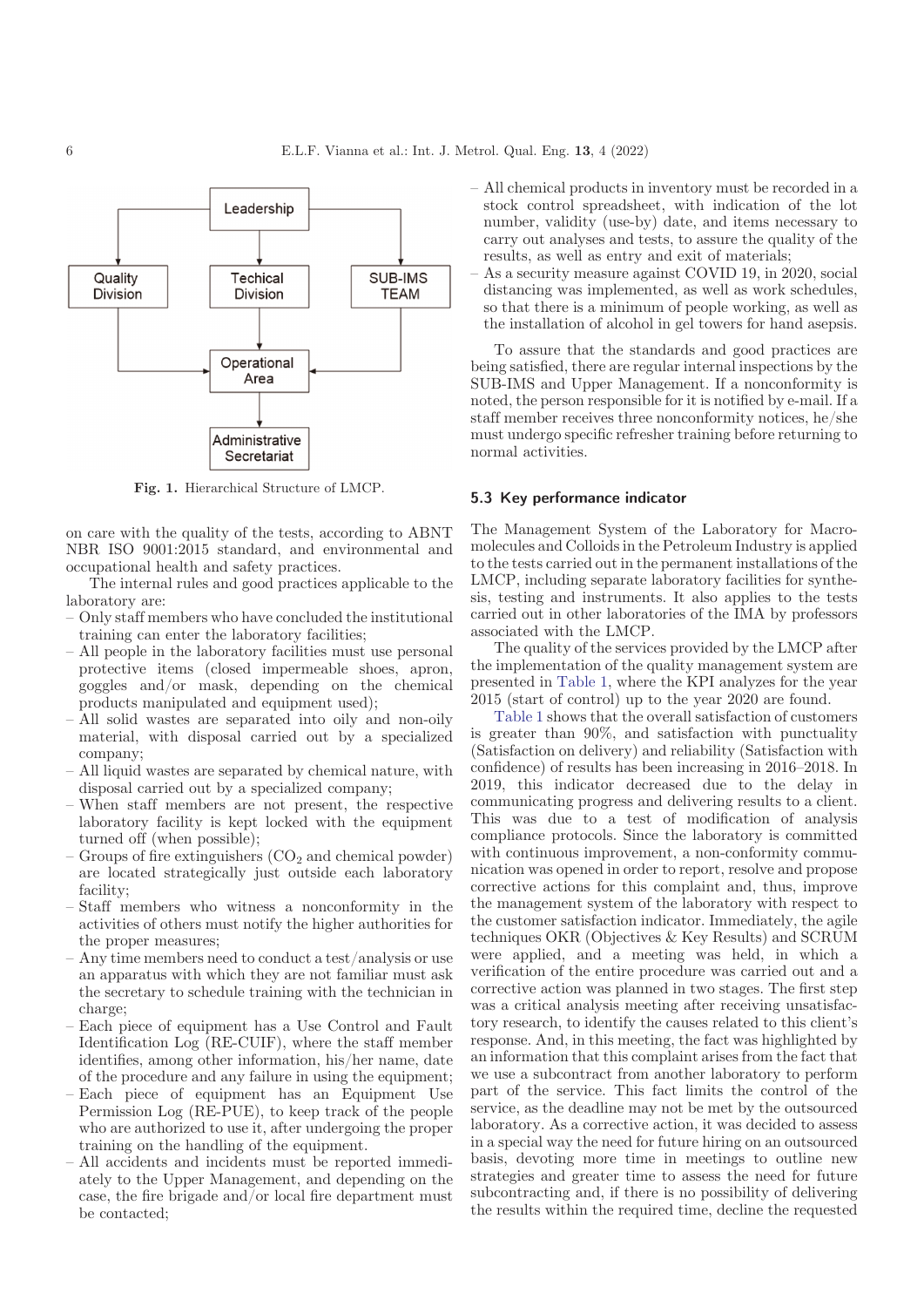| Year | Overall<br>satisfaction<br>$(\%)$ | Satisfaction on<br>delivery<br>$(\%)$ | Satisfaction with<br>confidence of<br>results $(\%)$ | Number of new<br>customers | Percentage of<br>failures $(\%)$ | Number of training<br>courses and / or congress<br>participation of the<br>LMCP collaborators |
|------|-----------------------------------|---------------------------------------|------------------------------------------------------|----------------------------|----------------------------------|-----------------------------------------------------------------------------------------------|
| 2020 | 100                               | 96.7                                  | 96.7                                                 |                            | 4.6                              | 5                                                                                             |
| 2019 | 88.5                              | 82.8                                  | 91.4                                                 |                            | 1.8                              | 18                                                                                            |
| 2018 | 94.3                              | 97.1                                  | 97.1                                                 |                            | 3.8                              | 18                                                                                            |
| 2017 | 92.0                              | 84.0                                  | 98.0                                                 |                            | 2.1                              | 9                                                                                             |
| 2016 | 96.0                              | 80.0                                  | 92.0                                                 |                            | 3.6                              | 6                                                                                             |
| 2015 |                                   |                                       |                                                      |                            | 8.2                              |                                                                                               |

<span id="page-6-0"></span>Table 1. Key performance indicators of Management system of LMCP.

service. The second step was to explain to the client about the new service acceptance policy, the procedures that must be performed and the deadline for delivering results. The corrective actions were based not only on going beyond the analysis of the process itself, but also on the general scope of the management system. Other training sessions were held for all activity supervisors and project coordinators on how to fill out forms, avoiding the inclusion of misleading data of documented information for all activity supervisors and project coordinators, as well as the application of the technique Kanban when using task souvenir tickets. In this way, the weakness that has hitherto been related to sending quick responses to the client has been reduced, mainly information about the progress of the service, as well as the characteristics and difficulties of working with the sample sent by them.

After the training and corrective actions were carried out, the maximum value of global customer satisfaction was obtained, demonstrating the effectiveness of the laboratory's integrated management system and its antifragile leadership.

In another indicator, Percentage of Failures, it can also be seen that the rate of equipment failures has been lower than 5% since 2016, likely due to simple solutions in the organization and implementation of the system. Such as (i) better control of the people authorized to operate equipment through registration in the RE-PUE, (ii) increased participation of staff members in training courses, (iii) better preparation of staff members to give internal training to other staff members about the use of equipment and conduction of procedures; and (iv) registration of equipment failures, allowing constant monitoring, thus reducing the response time for maintenance. Another important aspect is that despite Brazil's serious economic difficulties in the period covered by this report, the number of customers requesting analyses, tests and other services (number of new costumers' indicator) increased. Furthermore, the larger base of new and existing customers led to increased participation of staff members in external training courses, such as instruction for members of the fire brigade and participation of researchers at congresses and other events that promote training and engagement in the activities of the laboratory.

When looking at an increase in the number of failures in 2020, it has to be due to the financial crisis experienced in Brazil, transfers to laboratories were greatly reduced. So, with the remaining funds, it was impossible to carry out periodic maintenance on all equipment. In addition, there was a change in the power supply by the electric company, which caused some inconvenience during power peaks. In this way, a UV-vis equipment, which was used for tests, presented failures and, on a given day, several tests were carried out, but none on a commercial basis, or that would affect research.

## 6 Conclusion

This report addressed the relevance of standardization as well as the obligation to apply standards to processes. In particular, it discussed the implementation of quality systems in the laboratories of teaching and research institutions. The formation of partnerships between these laboratories and companies brings benefits for both sides: the company can resolve problems and improve its processes, while the university receives money for to purchase new equipment and to develop new technologies.

As a way to allow new partnerships and increase visibility and reputation for reliable results, while at the same time protecting their staff members, various laboratories have created quality management systems and obtained international certifications, such as according to the standards ISO 9001, ISO 14001 and OHSAS 18001.

At the end, it described the case of the Laboratory for Macromolecules and Colloids in the Petroleum Industry (LMCP). It was possible to observe that the implementation of the quality management system promoted an improvement in the services, processes and structuring of the laboratory. These include increasing customer satisfaction and reliability of results, as well as maintaining a very small number of failures. In this way, the continuous improvement process allows the laboratory to continue providing sophisticated research. This all demonstrates respect for employees and customers.

As a perspective, it is expected that other university laboratories are inspired to implement the Quality Control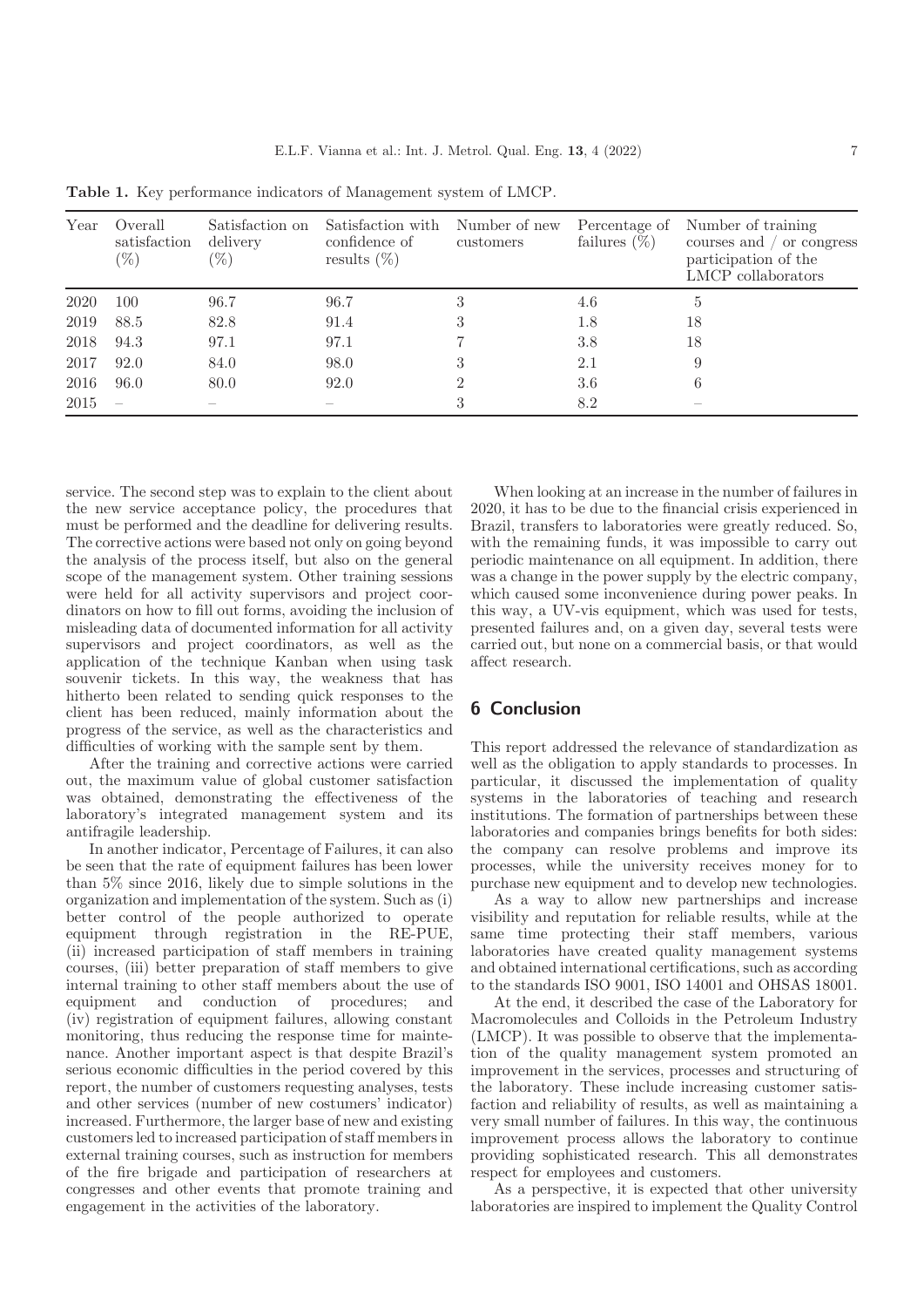<span id="page-7-0"></span>System in their facilities, increasing the quality of services provided.

In the LMCP, based on all the experience acquired, it is expected to obtain the ISO 17205 certification (General requirements for the competence of testing and calibration laboratories), ISO 14001 (Environmental Management Systems certification) and ISO 45001 (Health Management System certificate and Occupational Safety).

# Conflict of interest

The authors of this article claim that they do not have any type of conflict of interest.

Acknowledgement. We thank CAPES (Coordenação de Aperfeiçoamento de Pessoal de Nível Superior), CNPq (Conselho Nacional de Desenvolvimento Científico e Tecnológico) and FAPERJ (Fundação de Amparo à Pesquisa do Estado do Rio de Janeiro) for financial support.

### **References**

- 1. J. Doshi, D. Desai, Application of Failure Mode & Effect Analysis (FMEA) for continuous quality improvement multiple case studies in automobile SMES, Int. J. Qual. Res. 11, 345–360 (2016)
- 2. M. Shojaei, A. Ahmadi, P. Shojaei, Implementation productivity management cycle with operational kaizen approach to improve production performance (case study: Pars Khodro Company), Int. J. Qual. Res. 13, 349–360 (2019)
- 3. M. Ikram, P. Zhou, S.A.A. Shah, G.Q. Liu, Do environmental management systems help improve corporate sustainable development? Evidence from manufacturing companies in Pakistan, J. Clean. Prod. 226, 628–641 (2019)
- 4. W. Hopp, M. Spearman, Factory Physics: Foundation of Manufacturing Management, 1st edn. (McGraw-Hill, 1966)
- 5. Serviço Brasileiro de Apoio às Micro e Pequenas Empresas [SEBRAE], Entenda a importância da normalização para o seu negócio (2016). Retrieved from: [http://www.sebrae.com.](http://www.sebrae.com.br/sites/PortalSebrae/artigos/entenda-a-importancia-da-normalizacao-para-o-seu-negocio,61498b88ba73e410VgnVCM1000003b74010aRCRD) [br/sites/PortalSebrae/artigos/entenda-a-importancia-da](http://www.sebrae.com.br/sites/PortalSebrae/artigos/entenda-a-importancia-da-normalizacao-para-o-seu-negocio,61498b88ba73e410VgnVCM1000003b74010aRCRD)[normalizacao-para-o-seu-negocio,61498b88](http://www.sebrae.com.br/sites/PortalSebrae/artigos/entenda-a-importancia-da-normalizacao-para-o-seu-negocio,61498b88ba73e410VgnVCM1000003b74010aRCRD) [ba73e410VgnVCM1000003b74010aRCRD](http://www.sebrae.com.br/sites/PortalSebrae/artigos/entenda-a-importancia-da-normalizacao-para-o-seu-negocio,61498b88ba73e410VgnVCM1000003b74010aRCRD)
- 6. L. Scoponi, M.F.P. Dias, G. Pesce, M.A. Schmidt, M. Gzain, CooperaciónAcadémica enLatinoamérica parala Innovación en los Agronegocios, J. Technol.Manag. Innov. 11, 111–120 (2016)
- 7. L.R. Vega-González, R.M. Vega-Salinas, Overview case analysis applied to evaluate technology transfer projects of a Mexican Public University, J. Technol. Manag. Innov. 13, 90–103 (2018)
- 8. F.P. Hochleitner, A. Arbussà, G. Coenders, World-first innovations in an open innovation context, J. Technol. Manag. Innov. 11, 50–58 (2016)
- 9. D.A. Philippi, E.A.M. Maccari, P.R. Costa, Object and means of university-firm technology transfer, J. Technol. Manag. Innov. 13, 54–63 (2018)
- 10. I.R.B. Olivares, Gestão de Qualidade em Laboratórios, 1st edn. (Editora Átomo, 2009)
- 11. Brasil, Normas Regulamentadoras (2018). Retrieved from: [http://trabalho.gov.br/seguranca-e-saude-no-trabalho/nor](http://trabalho.gov.br/seguranca-e-saude-no-trabalho/normatizacao/normas-regulamentadoras) [matizacao/normas-regulamentadoras](http://trabalho.gov.br/seguranca-e-saude-no-trabalho/normatizacao/normas-regulamentadoras)
- 12. Associação Brasileira de Normas Técnicas [ABNT], Normas técnicas: você sabe o que é e para que servem? (2018). Retrieved from: [http://www.abnt.org.br/imprensa/releases/5698-nor](http://www.abnt.org.br/imprensa/releases/5698-normas-tecnicas-voce-sabe-o-que-e-e-para-que-servem) [mas-tecnicas-voce-sabe-o-que-e-e-para-que-servem](http://www.abnt.org.br/imprensa/releases/5698-normas-tecnicas-voce-sabe-o-que-e-e-para-que-servem)
- 13. G.M. Vargas, Estudos básicos sobre normalização: origem, conceitos e organismos reguladores (2006) Retrieved from: [http://rabci.org/rabci/sites/default/](http://rabci.org/rabci/sites/default/files/Trabalho_FINAL_Normalizacao.pdf)files/Trabalho\_FI [NAL\\_Normalizacao.pdf](http://rabci.org/rabci/sites/default/files/Trabalho_FINAL_Normalizacao.pdf)
- 14. Brasil, Constituição da Republica Federativa do Brasil de 1988–Artigo 5°. Retrieved from: [http://www.planalto.gov.](http://www.planalto.gov.br/ccivil_03/constituicao/constituicao.htm) [br/ccivil\\_03/constituicao/constituicao.htm](http://www.planalto.gov.br/ccivil_03/constituicao/constituicao.htm)
- 15. Brasil, Lei Federal n°8.078 (1990). Retrieved from: [http://](http://www.planalto.gov.br/ccivil_03/leis/l8078.htm) [www.planalto.gov.br/ccivil\\_03/leis/l8078.htm](http://www.planalto.gov.br/ccivil_03/leis/l8078.htm)
- 16. G. Tassey, The roles and impacts of technical standards on economic growth and implications for innovation policy, Ann. Sci. Technol. Policy 1 (2017)
- 17. Y. Hu, C. Tang, C. Liang, Study on technical standards implementation benefit evaluation practice, IOP Conf. Ser.: Earth Environ. Sci. 526, 01–05 (2020)
- 18. J. Abad, H.R. Cabrera, A. Medina, An analysis of the perceived difficulties arising during the process of integrating management systems, J. Ind. Eng. Manag. 9, 860–878 (2016)
- 19. C.F. Poltronieri, G.M.D. Ganga, M. C. Gerolamo, Maturity in management system integration and its relationship with sustainable performance, J. Clean. Product. 207, 236–247 (2018)
- 20. International Organization for Standardization [ISO], ISO 9000-2015, Norma Técnica (2015)
- 21. V.V.M. Silva, J.L.D. Ribeiro, Obtaining laboratory accreditation - required activities, Int. J. Health Care Qual. Assur. 32, 71–83 (2019)
- 22. O.J.R. Luz, L.G.R.V. Boas, M.D. Faria, M.S. Caetano, E.S. Oliveira, Análise da ISO 9001 em um laboratório do setor sucroenergético na região noroeste do estado de São Paulo, Revista Engenharia em Ação UniToledo, 02, 20–33 (2017)
- 23. L.C.C. Correia, M.A.N. Mélo, D.D. Medeiros, Modelo de diagnóstico e implementação de um sistema de gestão da qualidade: estudo de um caso,Rev.Produção16, 111–125 (2006)
- 24. R. Srinivas, D.R. Swamy, T.S. Nanjundeswaraswamy, Quality management practices in Oil and gas industry, Int. J. Qual. Res. 14, 421–438 (2019)
- 25. M.T.S. Junior, F. Queiroz, J. Queiroz, 10 anos em retrospectiva revisão da literatura sobre a certificação ISO 9001, Rev. Prod. Foco 05, 364–386 (2015)
- 26. M. Hoss, C.S.T. Caten, M. Gutterres, Motivações, gestão e resultados nas organizações certificadas ISO 9001:2000 da cadeia coureiro-calçadista brasileira, Paper presented at the XXVII Encontro Nacional de Engenharia de Produção, Foz do Iguaçu, Paraná (2007)
- 27. J. Abisourour, M. Hachkar, B. Mounir, A. Farchi, Methodology for integrated management system improvement: combining costs deployment and value stream mapping, Int. J. Product. Res. 12, 1–19 (2019)
- 28. D. Ramos, P. Afonso, M.A. Rodrigues, Integrated management systems as a key facilitator of occupational health and safety risk management: a case study in a medium sized waste management firm, J. Clean. Product. 262, 121346 (2020)
- 29. D. Sousa, A. Zambalde, G. Souki, R. Veroneze, Marketing myopia in brazilian public universities: an empirical study involving academicians, J. Technol. Manag. Innov. 13, 12–23 (2018)